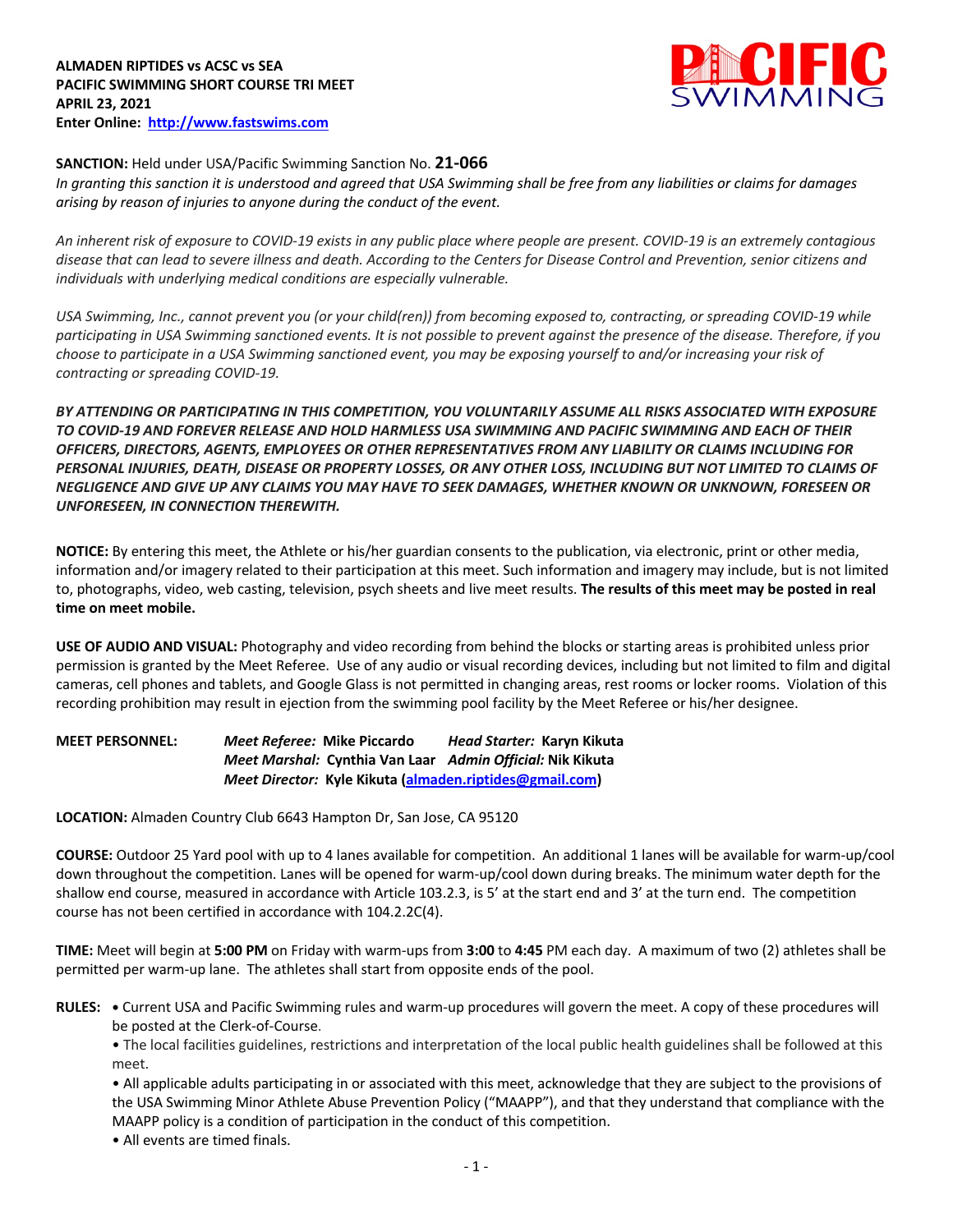- All events will swim fast to slow.
- Athletes may compete in **3** events per day.
- All Athletes ages 12 and under should complete competition within four (4) hours.

• Entries will be accepted until the number of splashes exceeds the estimated timeline, per the "Four-Hour Rule," based on the Athletes age and gender, or when the number of entered athletes meets maximum facility capacity as determined by facility and local health restrictions.

**•** If local conditions warrant it the Meet Referee, with the concurrence of the Meet Director, may require a mandatory scratch down. Immediate cash refunds will be made for any mandatory scratches.

• **All Coaches and Officials must wear their USA Swimming membership cards in a visible manner.** 

**ATTENTION HIGH SCHOOL ATHLETES:** If you are a high school athlete in season, you need to be Unattached from this meet. It is the athlete's responsibility to be Unattached from this meet. You can un-attach at the meet if necessary. This does not apply to athletes swimming under the rules of the Nevada Interscholastic Activities Association (NIAA).

**UNACCOMPANIED ATHLETES:** Any USA Swimming Athlete-Member competing at the meet must be accompanied by a USA Swimming Member-Coach for the purposes of Athlete supervision during warm-up, competition and warm-down. If a Coach-Member of the Athlete's USA Swimming Club does not attend the meet to serve in said supervisory capacity, it is the responsibility of the Athlete or the Athlete's legal guardian to arrange for supervision by a USA Swimming Member-Coach. The Meet Director or Meet Referee may assist the Athlete in making arrangements for such supervision; however, it is recommended that such arrangements be made in advance of the meet by the Athlete's USA Swimming Club Member-Coach.

**RACING STARTS:** Athletes must be certified by a USA Swimming member-coach as being proficient in performing a racing start or must start the race in the water. It is the responsibility of the Athlete or the Athlete's legal guardian to ensure compliance with this requirement.

**RESTRICTIONS:** • Smoking and the use of other tobacco products is prohibited on the pool deck, in the locker rooms, in spectator

seating, on standing areas and in all areas used by Athletes, during the meet and during warm-up periods.

- Sale and use of alcoholic beverages is prohibited in all areas of the meet venue.
- No glass containers are allowed in the meet venue.
- No propane heater is permitted except for snack bar/meet operations.
- All shelters must be properly secured.
- Deck Changes are prohibited.

• Destructive devices, to include but not limited to, explosive devices and equipment, firearms (open or concealed), blades, knives, mace, stun guns and blunt objects are strictly prohibited in the swimming facility and its surrounding areas. If observed, the Meet Referee or his/her designee may ask that these devices be stored safely away from the public or removed from the facility. Noncompliance may result in the reporting to law enforcement authorities and ejection from the facility. Law enforcement officers (LEO) are exempt per applicable laws.

• Operation of a drone, or any other flying apparatus, is prohibited over the venue (pools, Athlete/Coach areas, Spectator areas and open ceiling locker rooms) any time Athletes, Coaches, Officials and/or Spectators are present.

## • **No Spectators allowed on deck**

**ELIGIBILITY:** • Athletes must be current members of USA Swimming and enter their name and registration number on the meet entry card as they are shown on their Registration Card. If this is not done, it may be difficult to match the Athlete with the registration and times database. The meet host will check all Athlete registrations against the SWIMS database and if not found to be registered, the Meet Director shall accept the registration at the meet (a \$10 surcharge will be added to the regular registration fee). Duplicate registrations will be refunded by mail.

• Meet is open only to qualified athletes registered with **TIDE, ACSC or SEA**. Athletes who are unattached but participating with **TIDE, ACSC or SEA** are eligible to compete.

#### • Entries with **"NO TIME" will be accepted**

• Disabled Athletes are welcome to attend this meet and should contact the Meet Director or Meet Referee regarding any special accommodations on entry times and seeding per Pacific Swimming policy.

• Athletes 19 years of age and over may compete in the meet for time only, no awards. Such Athletes must have met standards for the 17-18 age group.

• The Athlete's age will be the age of the Athlete on the first day of the meet.